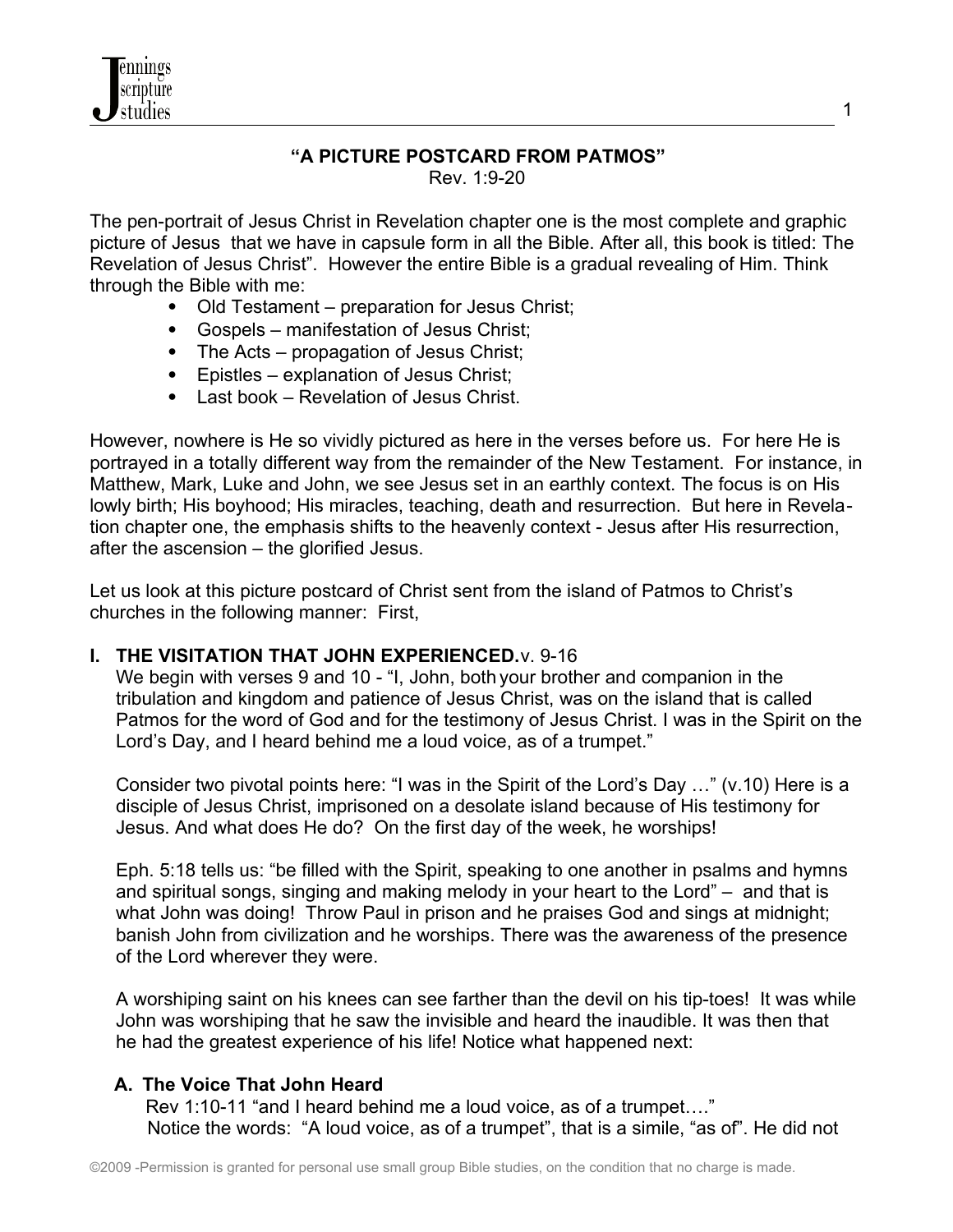hear a trumpet but a "voice" similar to a trumpet. Several times in scripture God uses loud sounds from heaven to get earth's attention, such as:

- 2 Sam 22:14 "The LORD thundered from heaven; the voice of the Most High resounded."
- Job 37:2,4 & 5 "Hear attentively the thunder of His voice, and the rumbling that comes from His mouth." v.4 "After it a voice roars; He thunders with His majestic voice, and He does not restrain them when His voice is heard." V.5 "God thunders marvelously with His voice…"
- Revelation 1:15 His voice was "as the sound of many waters."

 Revelation 14:2 - "And I heard a sound from heaven like the roar of rushing waters and like a loud peal of thunder…"

 However, God does not always trumpet, thunder or shout! When God spoke to Moses on the mountain He spoke in "a still small voice." (I Kings 19:11-13) In Rev.3:20 Jesus said, "if anyone hears my voice and opens the door, I will come in." Have you heard? Have you opened your life to Him?

 The study of the voice of the Lord throughout scripture will drive us to our knees in our spirits if not in our bodies. Our God is an awesome God! John heard that voice of majesty and then he saw the vision majestic:

#### **B. The Vision That John Saw.** v.12-16

 John was shut away from society there in the Patmos Prison, but he was not shut away from Sovereignty. Jesus came to visit him and spoke to him and John had the privilege of seeing the glorified Son of God! His vision of Jesus is recorded in verses 12-16.

 What is God like? Some see Him as a "big bully upstairs" as one apostate labeled Him or He is perceived by some as the "Congenial Old Man Upstairs" who winks at sin. Well, here is the most complete composite of Jesus that we have in one single passage of Bible and He is neither a bully or an Old Man.

 The vision is exalted and terrifying! John saw Jesus many times during His earthly ministry but never like he saw Him on the island of Patmos! We have seen many paintings that claim to represent what Jesus looks like. Christian book stores have them. I am sure that the artists mean well, however, not one of them is anything like the person whom John saw.

 Let us analyze the vision in very general terms, for a sermon could be preached on any one of the characterizations listed here. The descriptions are as follows in v.13-16 "in the midst of the seven lampstands One like the Son of Man, clothed with a garment down to the feet and girded about the chest with a golden band. His head and hair *were* white like wool, as white as snow, and His eyes like a flame of fire; His feet were like fine brass, as if refined in a furnace, and His voice as the sound of many waters; He had in His right hand seven stars, out of His mouth went a sharp two-edged sword, and His countenance *was* like the sun shining in its strength."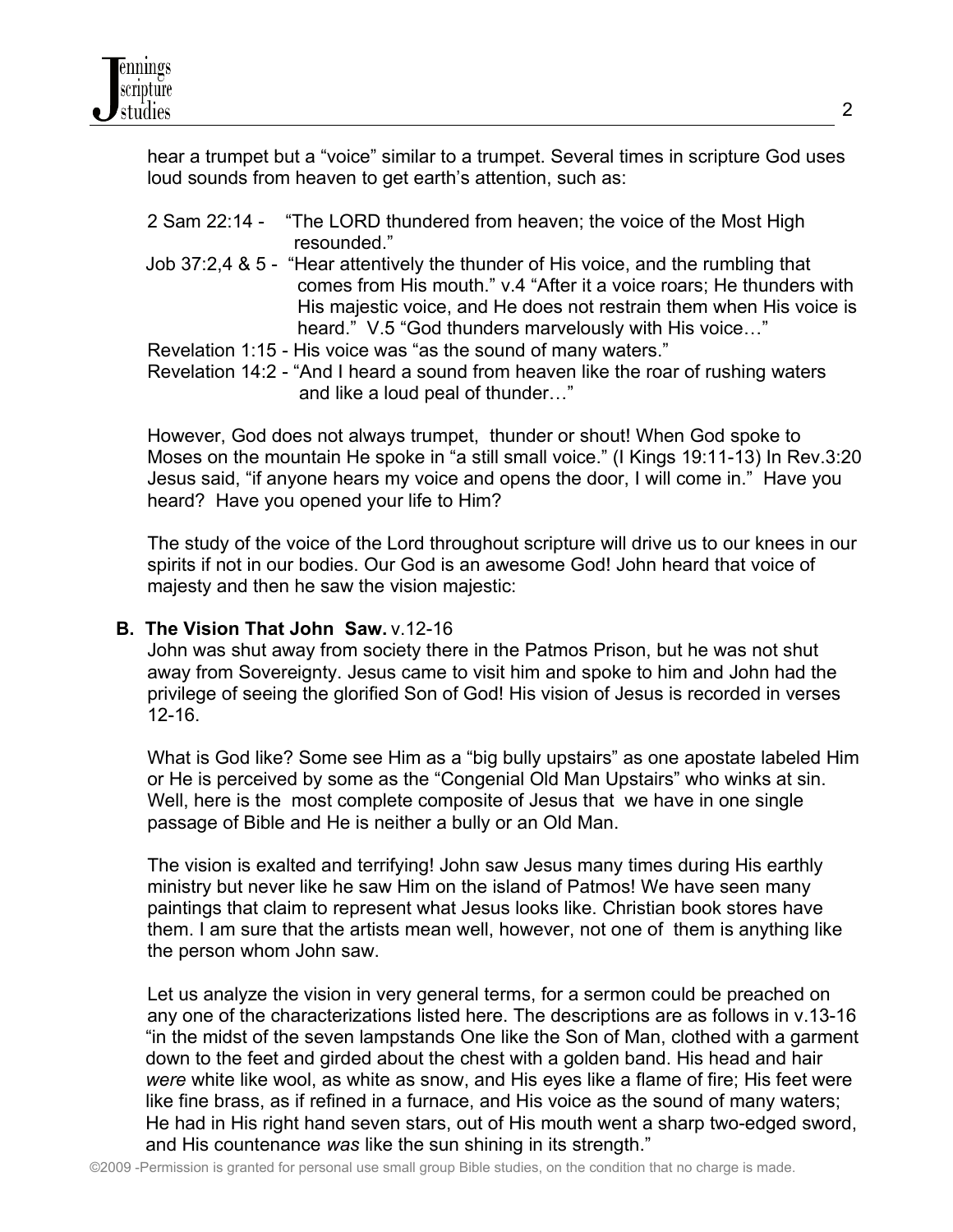Here The Revealer is revealed! Here is Jesus "crowned with glory and honor." (Heb.2:8-9) Notice John's description of Him point by point:

 *His garment* – "clothed with a garment down to the feet" – speaks of His humanity; *His girdle* – "and girded about the chest with a golden band" - speaks of His deity; *His head and hair* – "His head and His hair were white like wool, as white as snow" – speaks of holiness;

 *His eyes* – "and his eyes were like a flame of fire" - speaks of His omniscience; *His feet* – "His feet were like fine brass, as if refined in a furnace." – speaks of His judgment;

*His voice* – "his voice as the sound of many waters" – speaks of His authority; *His right hand* – "He had in his right hand seven stars" – speaks of His power; *His mouth* – "out of His mouth went a sharp two-edged sword" – speaks of His truth; *His face* – "His countenance was like the sun shining in its strength" - speaks of His glory.

 This pen-portrait of the glorified Lord Jesus is the most detailed in all of scripture. This is not a dead figure on a cross, this is the resurrected, glorified God our Savior that we will see some day!

 John heard the Voice - John saw the Vision. Now, if this had been one of us instead of John what would our response have been? What was John's response? The answer leads us to consider:

## **II. THE VENERATION THAT JOHN GAVE.** v.17a

"And when I saw Him, I fell at His feet as dead."

 There are two actions that take place at this point: John falls at Jesus' feet in adoration and Jesus speaks to John.

#### **A. John's Worship.**

 John had been one of the inner circle of Jesus' disciples, had leaned upon Jesus' shoulder at the Last Supper in the Upper Room, whose feet Jesus had once washed, now falls at the feet of the glorified Christ in worship.

 This is not the first time that humans were overwhelmed by the awesomeness of the Lord. Ezekiel had a similar experience: "I saw that from what appeared to be his waist up he looked like glowing metal, as if full of fire, and that from there down he looked like fire; and brilliant light surrounded him. Like the appearance of a rainbow in the clouds on a rainy day, so was the radiance around him. This was the appearance of the likeness of the glory of the LORD. When I saw it, I fell facedown." (Ezek 1:27-28)

 When Jesus confronted Saul on the Damascus Road we read in Acts 9:3 - "suddenly there shined round about him a light from heaven: And he fell to the earth..."

 Worship, in our day, is fast becoming a lost art. Churches have services that they call "worship" services. But in some of them very little actual worship takes place. There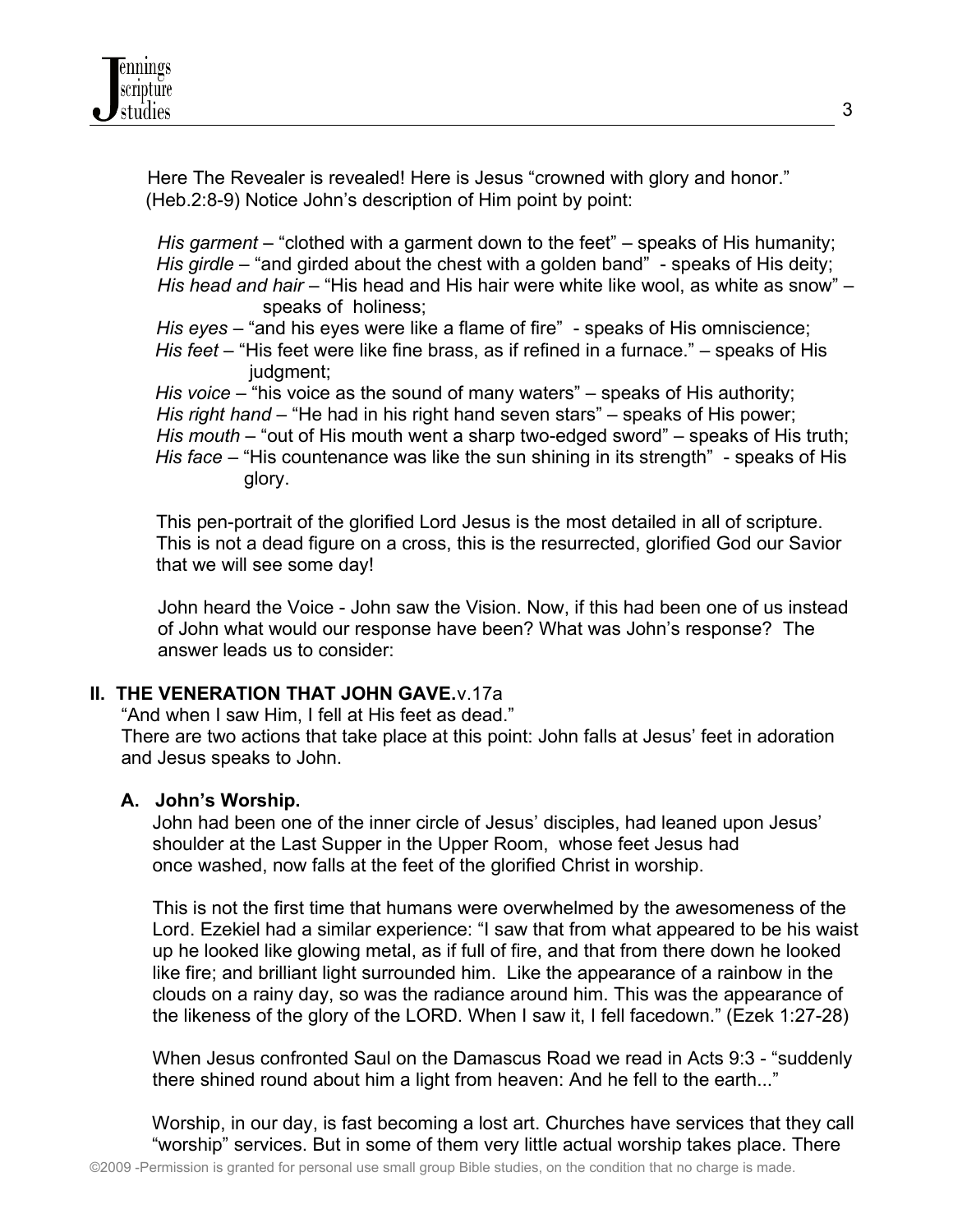

 does not appear to be a sense of the presence or the transcendence of the Lord of the Lampstands, the Christ of the Candlesticks!

As John was on his face in worship Jesus spoke to him........

## **B. Jesus Words.** v.17-18

 Rev. 1:17-18 - "But He laid His right hand on me, saying to me, "Do not be afraid; I am the First and the Last; I am He who lives, and was dead, and behold, I am alive forevermore. Amen. And I have the keys of Hades and of Death."

 *Jesus words were words of comfort.* "He laid His right hand on me, saying to me, 'Do not be afraid..."

 *Jesus words were words of confirmation*:

"*I am* the First and the Last, I am He who lives, and was dead, and behold, *I am* alive forevermore. Amen ...."

"I AM's" In John's Gospel:

John's writings are the ones that list the "I AMs" of Christ:

- 1. I am the Bread of Life (6:35)
- 2. I am the Light of the World (9:5)
- 3. I am the Door (10:7)
- 4. I am the Good Shepherd (10:11, 14)
- 5. I am the Resurrection (11:25)
- 6. I am the Way, the Truth, and the Life 14:6
- 7. I am the True Vine (15:1)
- 8. I am the Alpha and Omega (1:8 & 17)

 *Jesus words were words of conquest*. v.18 "And I have the keys of Hades and of Death."

 What an encouragement to John this visit by Jesus must have been. John had been persecuted for Jesus; He had been exiled for preaching the truth about Jesus. People may have said to him, "John, it isn't worth it! Recant! Give it all up! Live for the present! But now Jesus comes – touches Him – the Touch of the Master's Hand! And speaks words of comfort, confirmation and conquest.

> "It will be worth it all , when we see Jesus, Life's trials will seem so small when we see Christ; Just one glimpse of His dear face All sorrows will erase So bravely run the race till we see Christ!"

# **III. THE VERIFICATION THAT JOHN RECEIVED.**

v.19-20 "Write the things which you have seen, and the things which are, and the things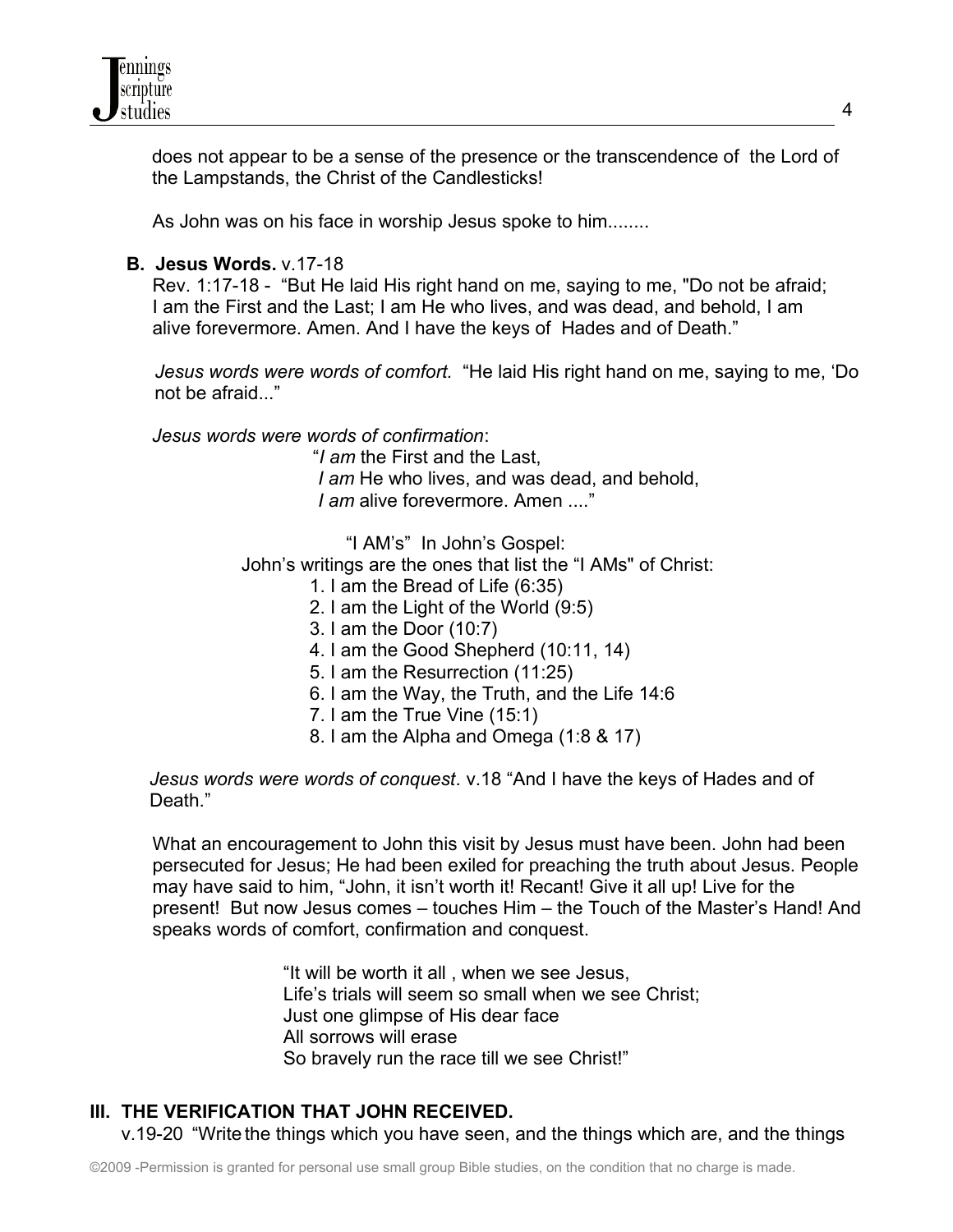

 which will take place after this. The mystery of the seven stars which you saw in My right hand, and the seven golden lampstands: The seven stars are the angels of the seven churches, and the seven lampstands which you saw are the seven churches."

The verification that John receives involves two areas, first:

## **A. His Mission Is Verified.** v.19

 "Write." This is a repetition of the command in v.11 - "What you see, write in a book and send it to the seven churches." There are two different instructions here: "write" and "send." John was to "Write the things which you have seen, and the things which are, and the things which will take place after this." (v.19)

 John obeyed the dual commands to "write" and "send" and we have what he wrote in our possession. This is the Miracle Book! Theologians call this the Doctrine of Preservation. That is, God has miraculously preserved His Word down through the centuries so that we can say with confidence, "This is the Word of the Living God!"

 When we get to heaven we can thank John for doing what Jesus told him to do. In the meantime, let us read and heed what he wrote!

So, John's Mission is Verified and now we come to v.20 where we see:

#### **B. The Mysteries Are Clarified**. v.20

 "The mystery of the seven stars that you saw in my right hand and of the seven golden lampstands is this: The seven stars are the angels of the seven churches, and the seven lampstands are the seven churches." v.16 also says that Jesus has 7 stars in His right hand. What or Who are the stars?

*The Seven Stars* - are the messengers or pastors of the churches. Most English translations use the word "angel" instead of "messenger" or "pastor" to translate the Greek word "angelos". "Angelos" is frequently used in referring to human messengers. Furthermore, nowhere in the N.T. are angels placed in a leadership position over the church. It is very poor theology to say that Christ is writing to the angels of heaven rather than human messengers. Humans, not angels, are responsible to God for the conduct of the church on earth.

 Therefore, the seven "angelos" or messengers represent the human leadership in each church – specifically the pastor. That the pastor is in Christ's right hand reminds every leader that it is Christ's Authority by which he serves, not his own, and he, the pastor, is accountable to the Head of the Church, the Lord Jesus.

 *The Seven Lampstands* - "The seven lampstands which you saw are the seven churches." In verses 12 and 13 Christ is pictured as standing in the midst of the 7 golden lampstands. The lampstands are the churches that Jesus is going to address in His letters. Here we see the centrality of Christ in His churches. This reminds us of His promise to the disciples: "I will never leave you nor forsake you" and, "Where two